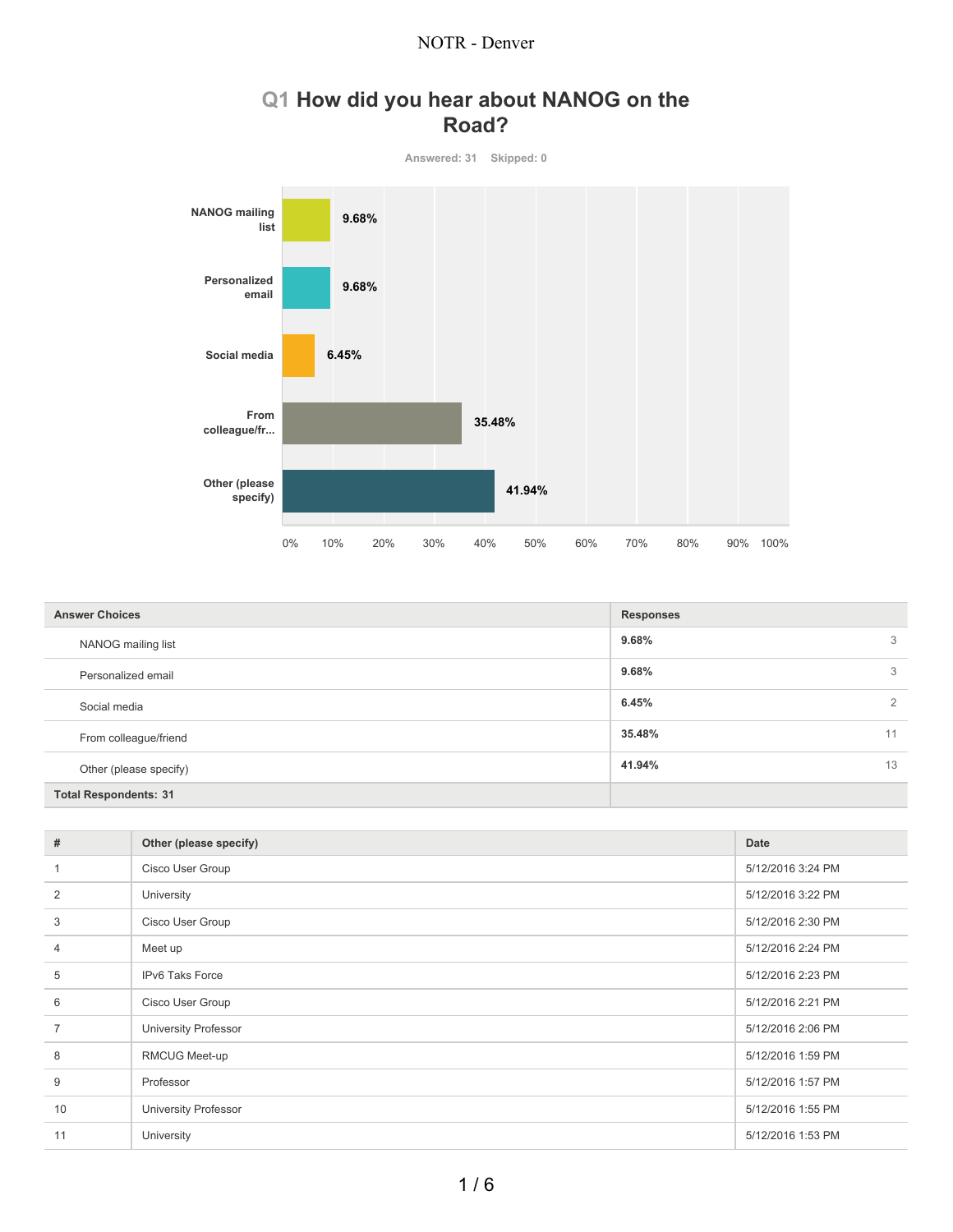| Professor                       | 5/12/2016 1:49 PM |
|---------------------------------|-------------------|
| Rocky Mountain Cisco User Group | 5/12/2016 1:47 PM |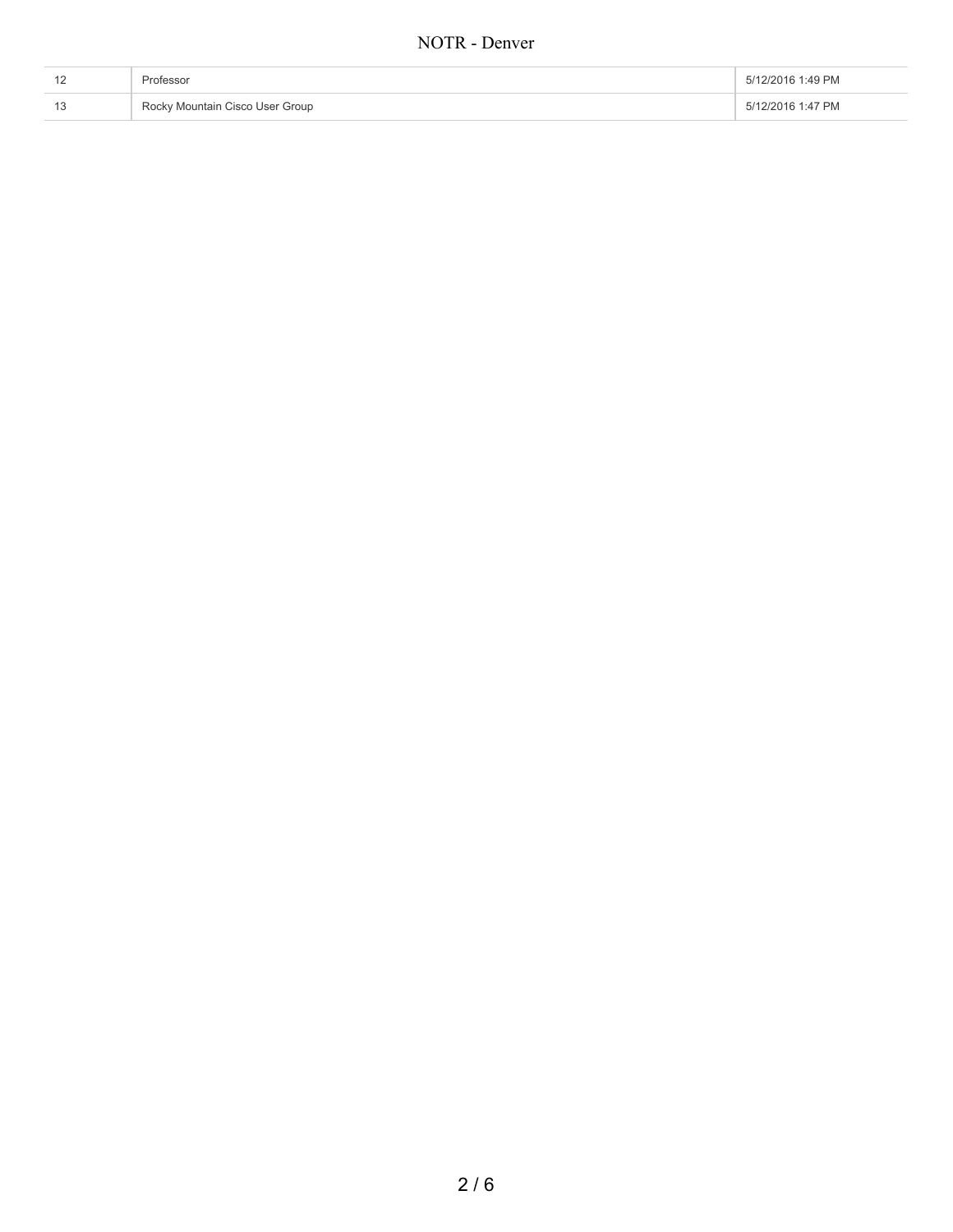## **Q2 Do you think the programming worked well?**



| <b>Answer Choices</b> | <b>Responses</b> |
|-----------------------|------------------|
| Yes                   | 100.00%<br>31    |
| No                    | $0.00\%$<br>0    |
| Total                 | 31               |

| #              | <b>Comments</b>                                                                                                       | <b>Date</b>       |
|----------------|-----------------------------------------------------------------------------------------------------------------------|-------------------|
| 1              | The sessions were really good.                                                                                        | 5/12/2016 3:22 PM |
| $\overline{2}$ | Very well done                                                                                                        | 5/12/2016 2:30 PM |
| 3              | Nice selection of speakers; most were centered around ISPs. Perhaps having more speakers about Network admin<br>tasks | 5/12/2016 2:29 PM |
| 4              | Very well conducted. Excellent speakers                                                                               | 5/12/2016 2:26 PM |
| 5              | Enjoyed all aspects of the conf.                                                                                      | 5/12/2016 2:23 PM |
| 6              | Excellent presentations and content                                                                                   | 5/12/2016 2:21 PM |
| $\overline{7}$ | Please come back soon!                                                                                                | 5/12/2016 2:18 PM |
| 8              | John van Oppen spoke a bit quickly, but I think I got it.                                                             | 5/12/2016 2:15 PM |
| 9              | It was great amount of content/informative                                                                            | 5/12/2016 2:12 PM |
| 10             | content and encouragement was good                                                                                    | 5/12/2016 2:10 PM |
| 11             | Lots of information                                                                                                   | 5/12/2016 2:06 PM |
| 12             | group next door was distracting                                                                                       | 5/12/2016 1:57 PM |
| 13             | Speakers: Thank you for real world examples as well as test cases                                                     | 5/12/2016 1:51 PM |
| 14             | Great platform for new engineers                                                                                      | 5/12/2016 1:49 PM |
| 15             | Awesome and informative                                                                                               | 5/12/2016 1:47 PM |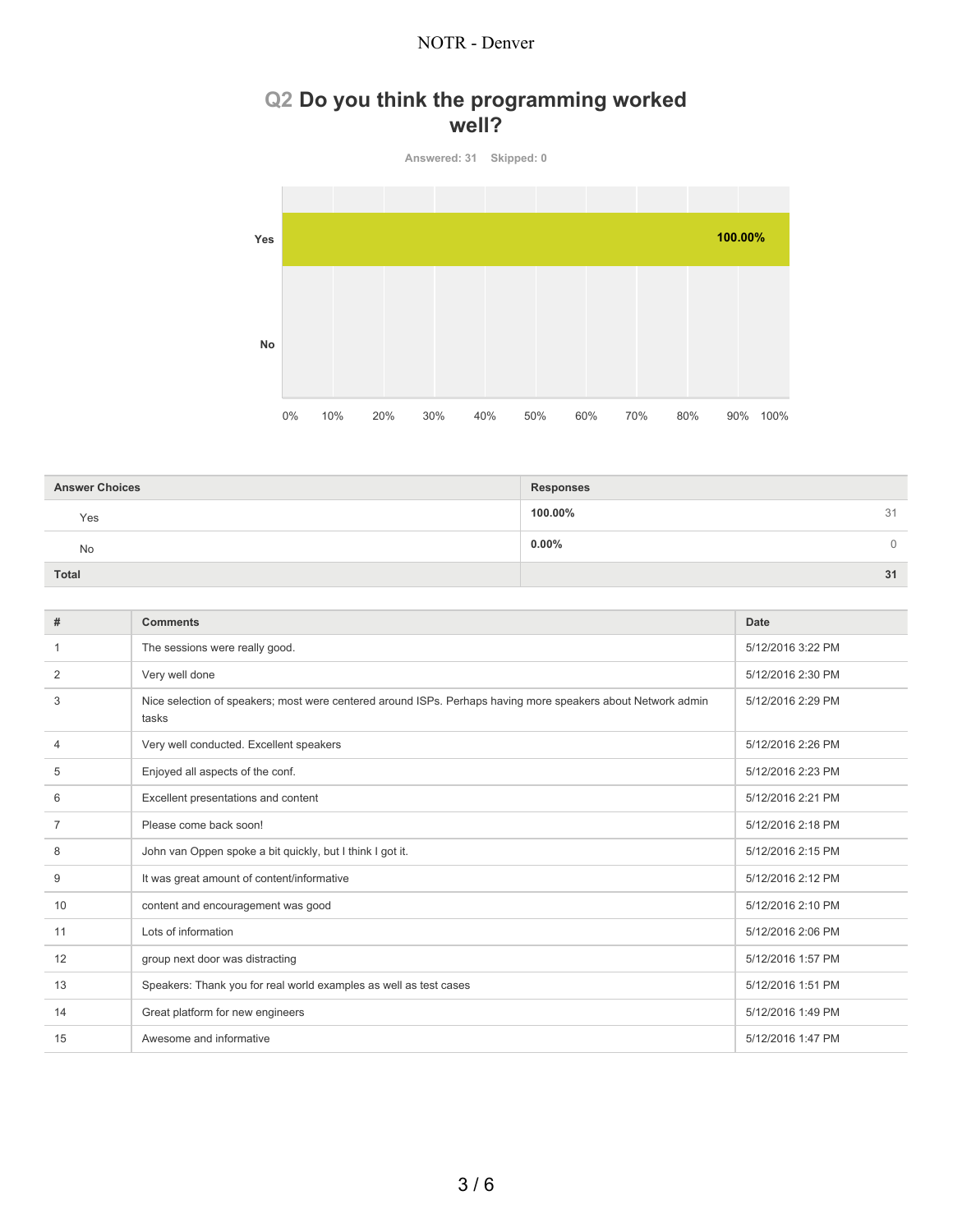## **Q3 Are there additional topics you would like to see covered in future programs?**

**Answered: 21 Skipped: 10**

| #              | <b>Responses</b>                                                                                                                                          | Date              |
|----------------|-----------------------------------------------------------------------------------------------------------------------------------------------------------|-------------------|
| -1             | Tools & Monitoring                                                                                                                                        | 5/12/2016 3:24 PM |
| 2              | <b>IWAN</b> (Intelligent WAN)                                                                                                                             | 5/12/2016 3:22 PM |
| 3              | peering                                                                                                                                                   | 5/12/2016 2:30 PM |
| 4              | <b>DNS</b> exfiltration/security                                                                                                                          | 5/12/2016 2:29 PM |
| 5              | examples of how companies manage their networks                                                                                                           | 5/12/2016 2:28 PM |
| 6              | Security tools and latest vulnerabilities                                                                                                                 | 5/12/2016 2:26 PM |
| $\overline{7}$ | segment routing                                                                                                                                           | 5/12/2016 2:26 PM |
| 8              | SDN, network programmability                                                                                                                              | 5/12/2016 2:23 PM |
| 9              | firewall types and latest technologies                                                                                                                    | 5/12/2016 2:21 PM |
| 10             | more case study / operational tales, more ops-related cool tricks                                                                                         | 5/12/2016 2:18 PM |
| 11             | <b>EDNS</b> client subnet                                                                                                                                 | 5/12/2016 2:17 PM |
| 12             | Some more intro focused info. Maybe this could be online. Learning some of this is challenging for a newer network<br>person like me.                     | 5/12/2016 2:15 PM |
| 13             | protocol workshops                                                                                                                                        | 5/12/2016 2:10 PM |
| 14             | Data center topics                                                                                                                                        | 5/12/2016 2:08 PM |
| 15             | - Current data center trends - Current SDN trends                                                                                                         | 5/12/2016 2:07 PM |
| 16             | SDN/NFV                                                                                                                                                   | 5/12/2016 2:06 PM |
| 17             | SDN, NFV                                                                                                                                                  | 5/12/2016 1:57 PM |
| 18             | - Security in BGP - Current BGP scenarios                                                                                                                 | 5/12/2016 1:55 PM |
| 19             | He could have covered IPv6 tunneling mechanism which are fro deploying IPv6 over IPv4                                                                     | 5/12/2016 1:53 PM |
| 20             | Speakers: I like to see the business case for network issues since our existence is driven by customers and for what<br>services they are willing to pay. | 5/12/2016 1:51 PM |
| 21             | SDN, NGN                                                                                                                                                  | 5/12/2016 1:49 PM |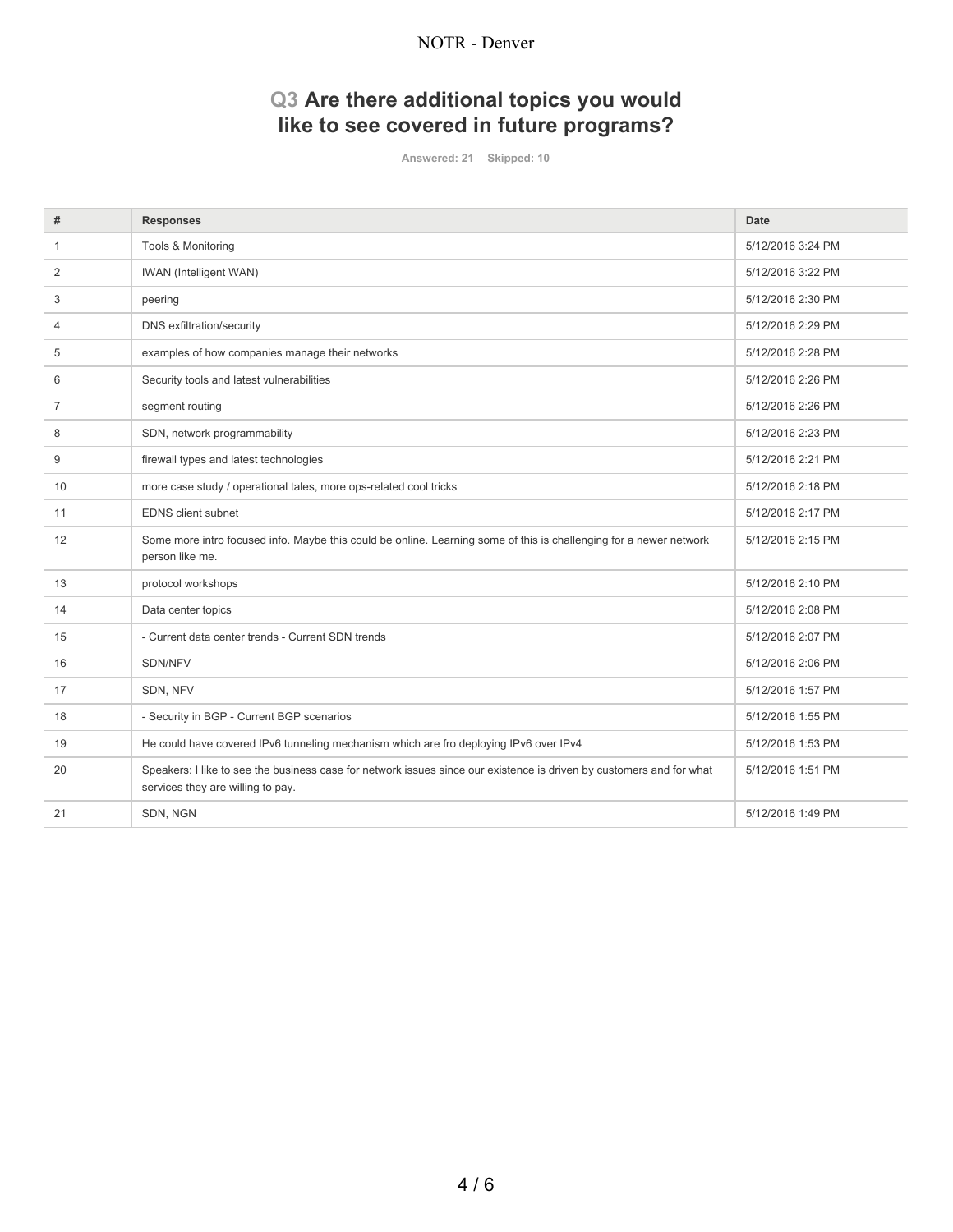# **Q4 What are the most valuable things you learned from this program?**

**Answered: 26 Skipped: 5**

| #              | <b>Responses</b>                                                                                  | <b>Date</b>       |
|----------------|---------------------------------------------------------------------------------------------------|-------------------|
| -1             | IPv4/ARIN - DNSSec, Traceroute, BGP                                                               | 5/12/2016 3:24 PM |
| 2              | Traceroute, DNSSec                                                                                | 5/12/2016 3:22 PM |
| 3              | IP <sub>v6</sub>                                                                                  | 5/12/2016 3:20 PM |
| $\overline{4}$ | a lot                                                                                             | 5/12/2016 2:30 PM |
| 5              | traceroute talk                                                                                   | 5/12/2016 2:30 PM |
| 6              | DNSSec and IPv6                                                                                   | 5/12/2016 2:29 PM |
| $\overline{7}$ | <b>DNSSec</b>                                                                                     | 5/12/2016 2:28 PM |
| 8              | DNSSec, IPv6, BGP                                                                                 | 5/12/2016 2:26 PM |
| 9              | state of IPv6 DNSSec                                                                              | 5/12/2016 2:26 PM |
| 10             | Future solutions to current problems DNSSEC, RPKI                                                 | 5/12/2016 2:22 PM |
| 11             | intro to DNSSec                                                                                   | 5/12/2016 2:21 PM |
| 12             | ARIN transfers, IPv6 security                                                                     | 5/12/2016 2:18 PM |
| 13             | Thinking about how reputation systems may evolve on IPv6, also RPKI                               | 5/12/2016 2:17 PM |
| 14             | Some beginning strategies to work towards IPv6                                                    | 5/12/2016 2:15 PM |
| 15             | 1) what NANOG, ARIN is 2) networking with others 3) security, routing                             | 5/12/2016 2:12 PM |
| 16             | First NANOG! Good intro. RPKI was main interest.                                                  | 5/12/2016 2:10 PM |
| 17             | the trace route presentation was very insightful                                                  | 5/12/2016 2:08 PM |
| 18             | I really liked all the presentations. Every presentation had new interesting things.              | 5/12/2016 2:07 PM |
| 19             | IP <sub>v6</sub>                                                                                  | 5/12/2016 2:06 PM |
| 20             | - Was not familiar w/ DNSSec - - good info - Enterprise guy (Level3) session was very interesting | 5/12/2016 1:59 PM |
| 21             | IPv6 network integration                                                                          | 5/12/2016 1:57 PM |
| 22             | Local RAs can be spoofed                                                                          | 5/12/2016 1:57 PM |
| 23             | - IPv6 - DNSSec - Current scenario of internet for IPv4                                           | 5/12/2016 1:55 PM |
| 24             | DNSSec, ARIN address assignments                                                                  | 5/12/2016 1:53 PM |
| 25             | How to respond for N/W trouble shooting in trace route DNS security (deployment - practices)      | 5/12/2016 1:49 PM |
| 26             | DNSSEC, RPKI                                                                                      | 5/12/2016 1:47 PM |